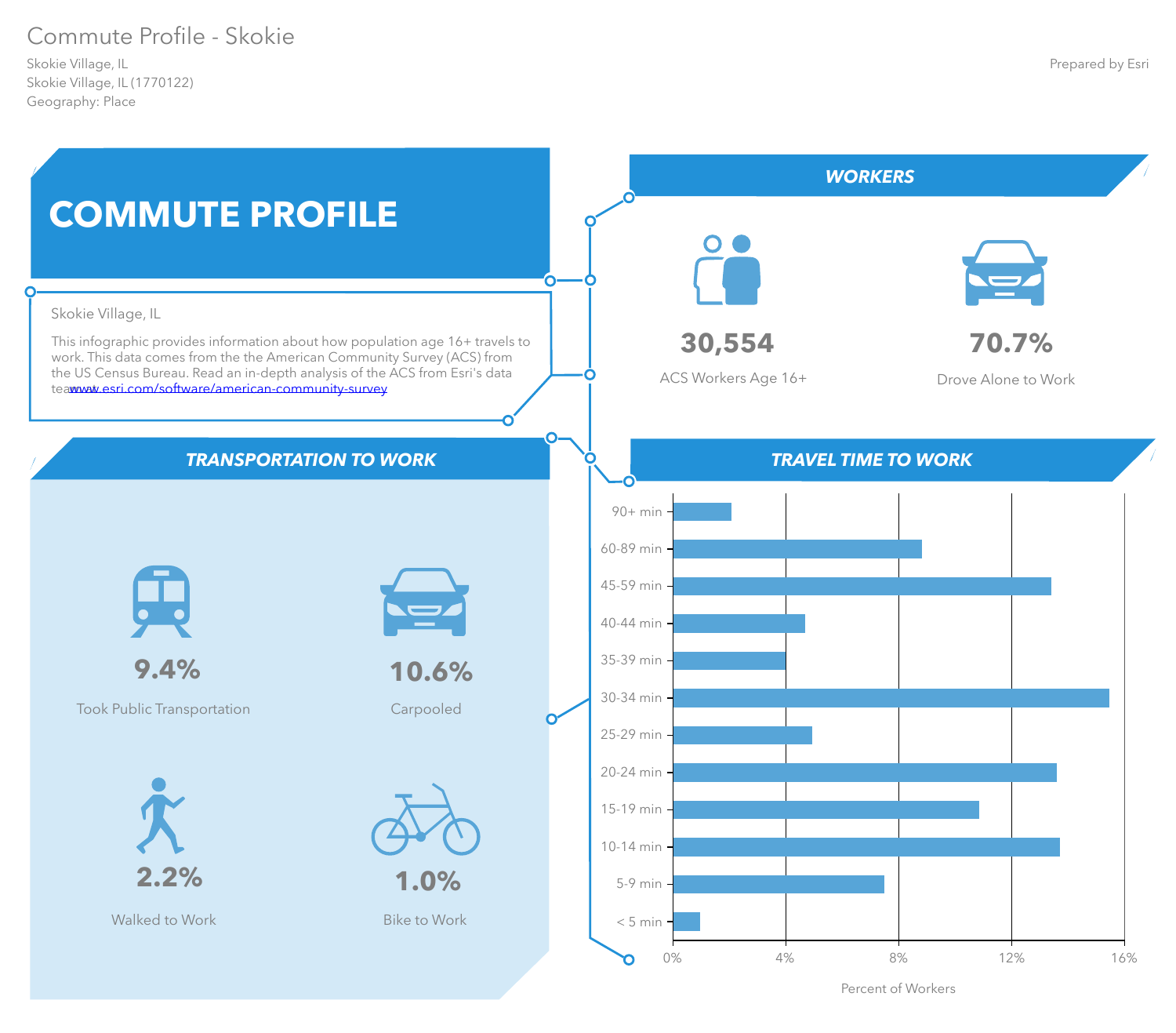Skokie Village, IL (1770122) Geography: Place Skokie Village, IL Employment Overview

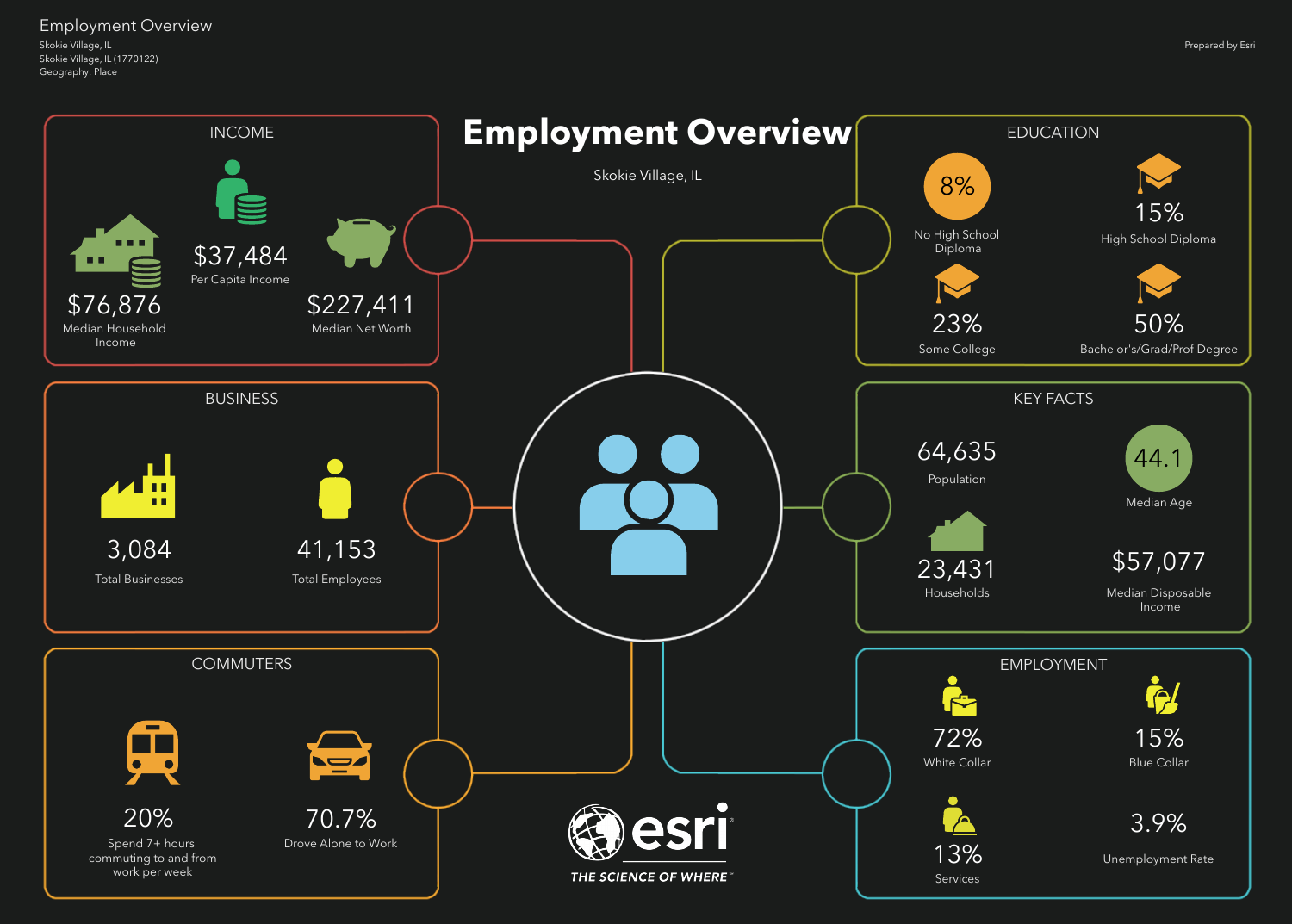## Executive Summary - Call Outs - Skokie Only

Skokie Village, IL (1770122) Geography: Place Skokie Village, IL



 $\overline{\star}$ 

Prepared by Esri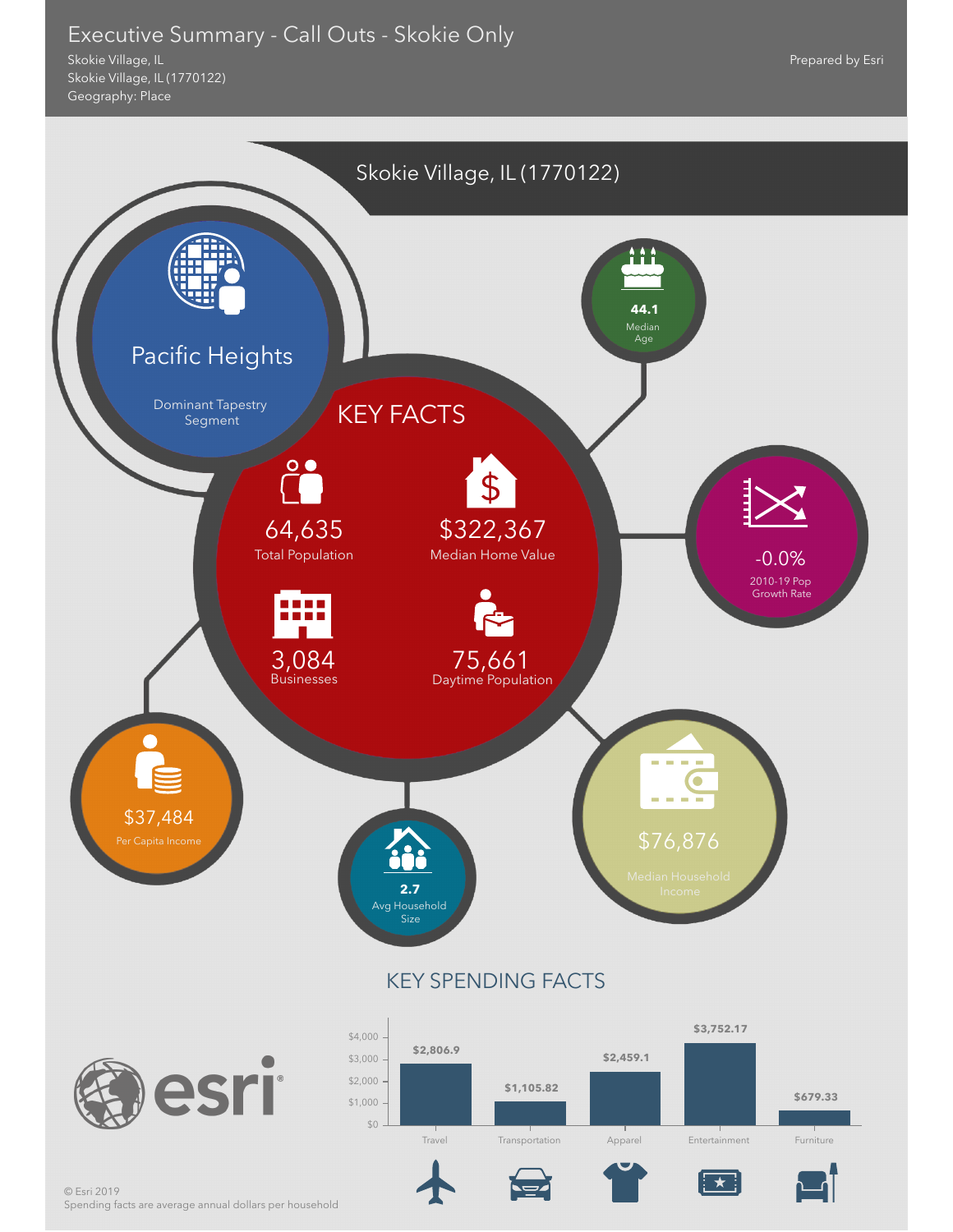# Health Care - Skokie Only

Skokie Village, IL (1770122) Geography: Place Skokie Village, IL



Source: This infographic contains data provided by American Community Survey (ACS), Esri and Bureau of Labor Statistics, Esri and GfK MRI. The vintage of the data is 2013-2017, 2019.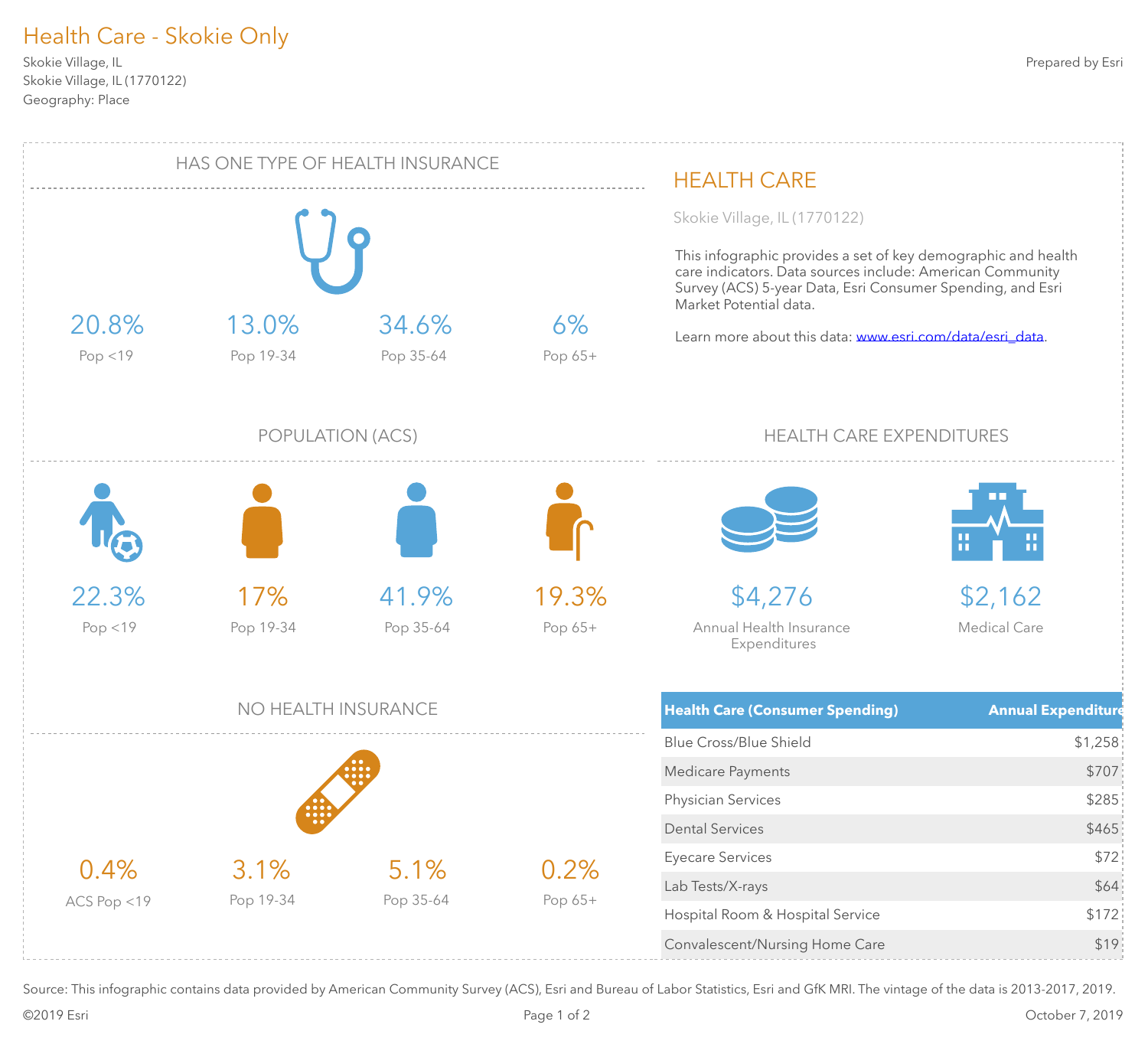# Health Care - Skokie Only

Skokie Village, IL (1770122) Geography: Place Skokie Village, IL



Source: This infographic contains data provided by American Community Survey (ACS), Esri and Bureau of Labor Statistics, Esri and GfK MRI. The vintage of the data is 2013-2017, 2019.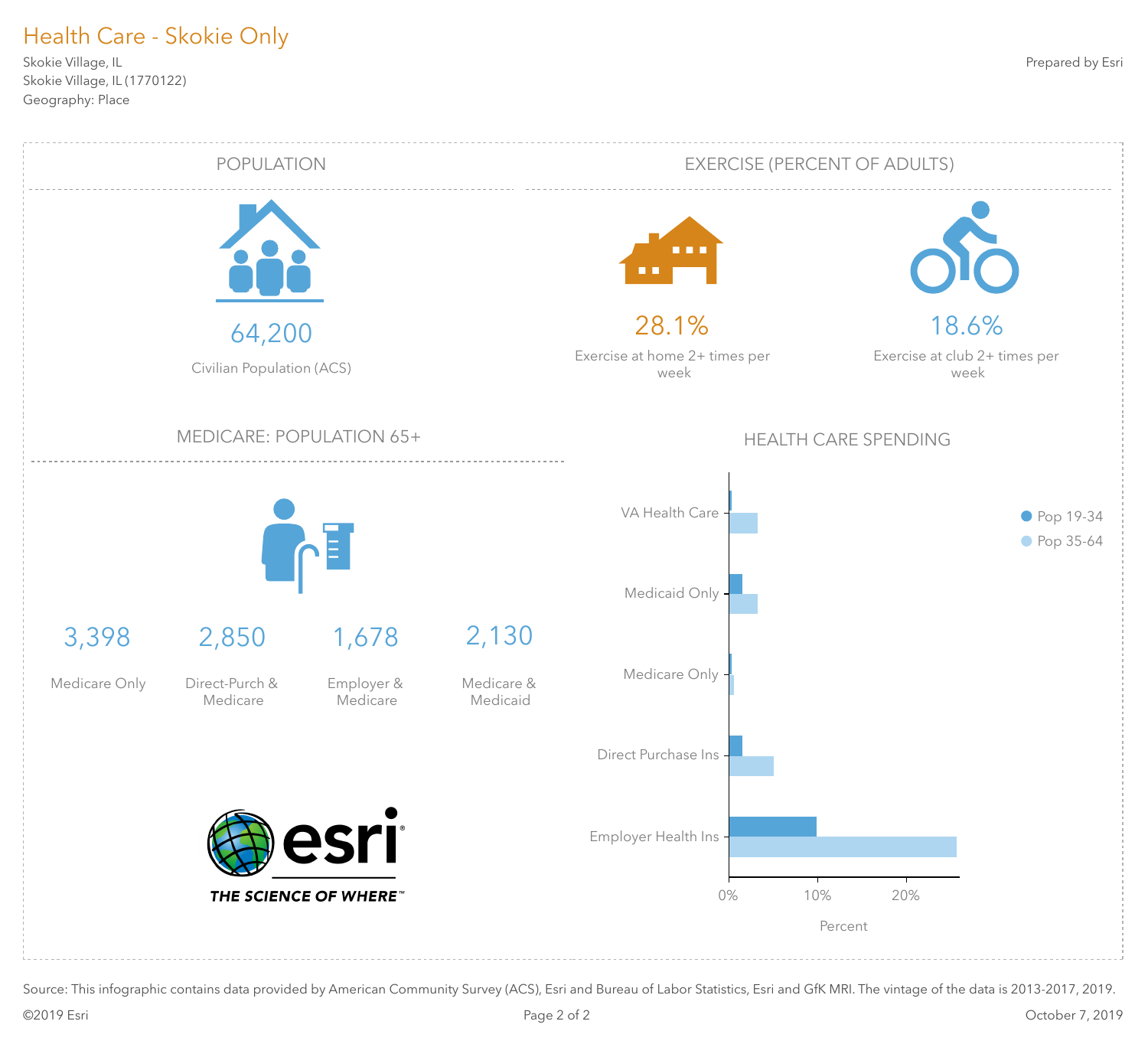### Prepared by Esri

Skokie Village, IL (1770122) Geography: Place Skokie Village, IL

# Marketing Profile - Skokie Only

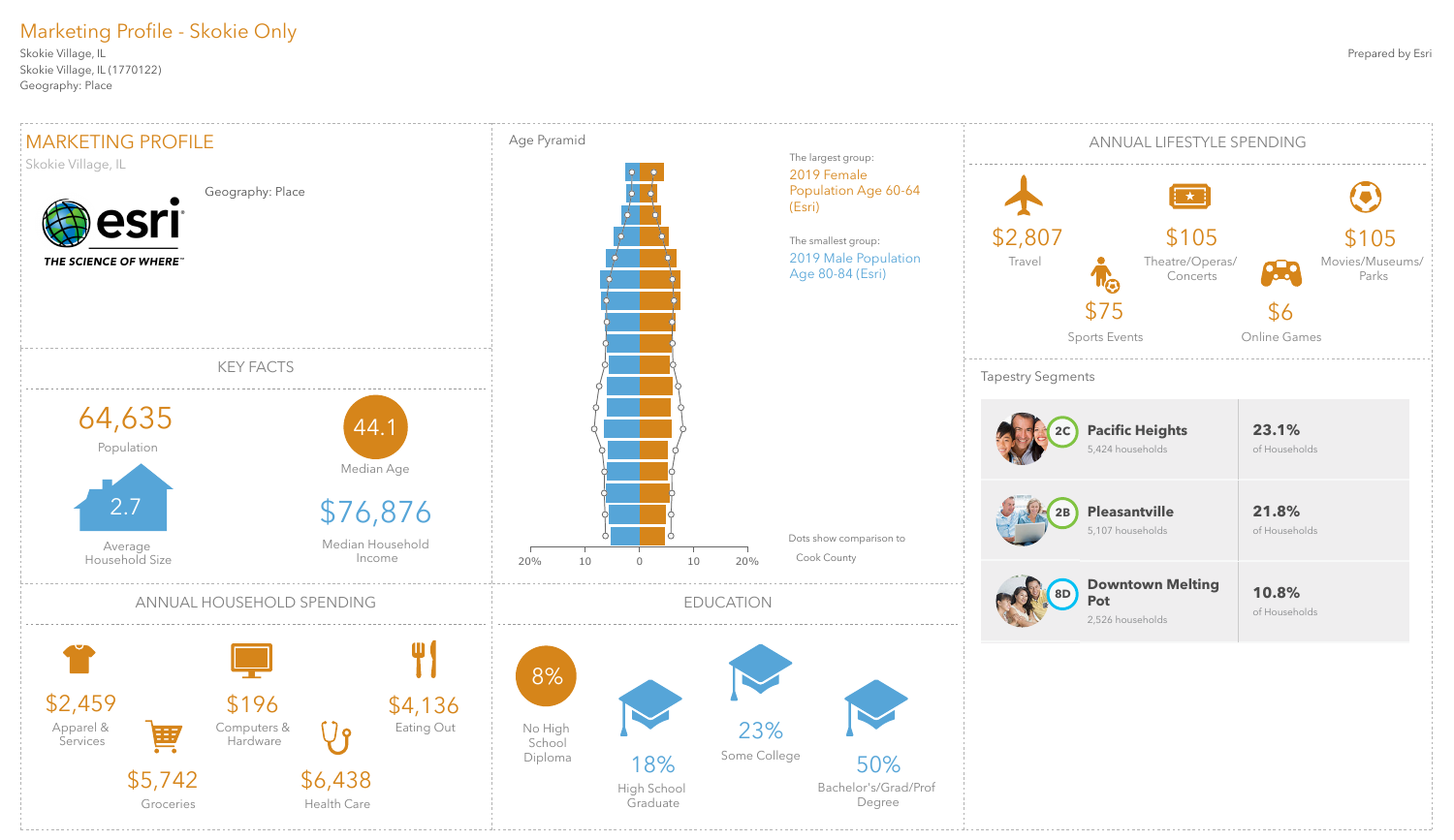### Office Market Profile

Skokie Village, IL (1770122) Geography: Place Skokie Village, IL